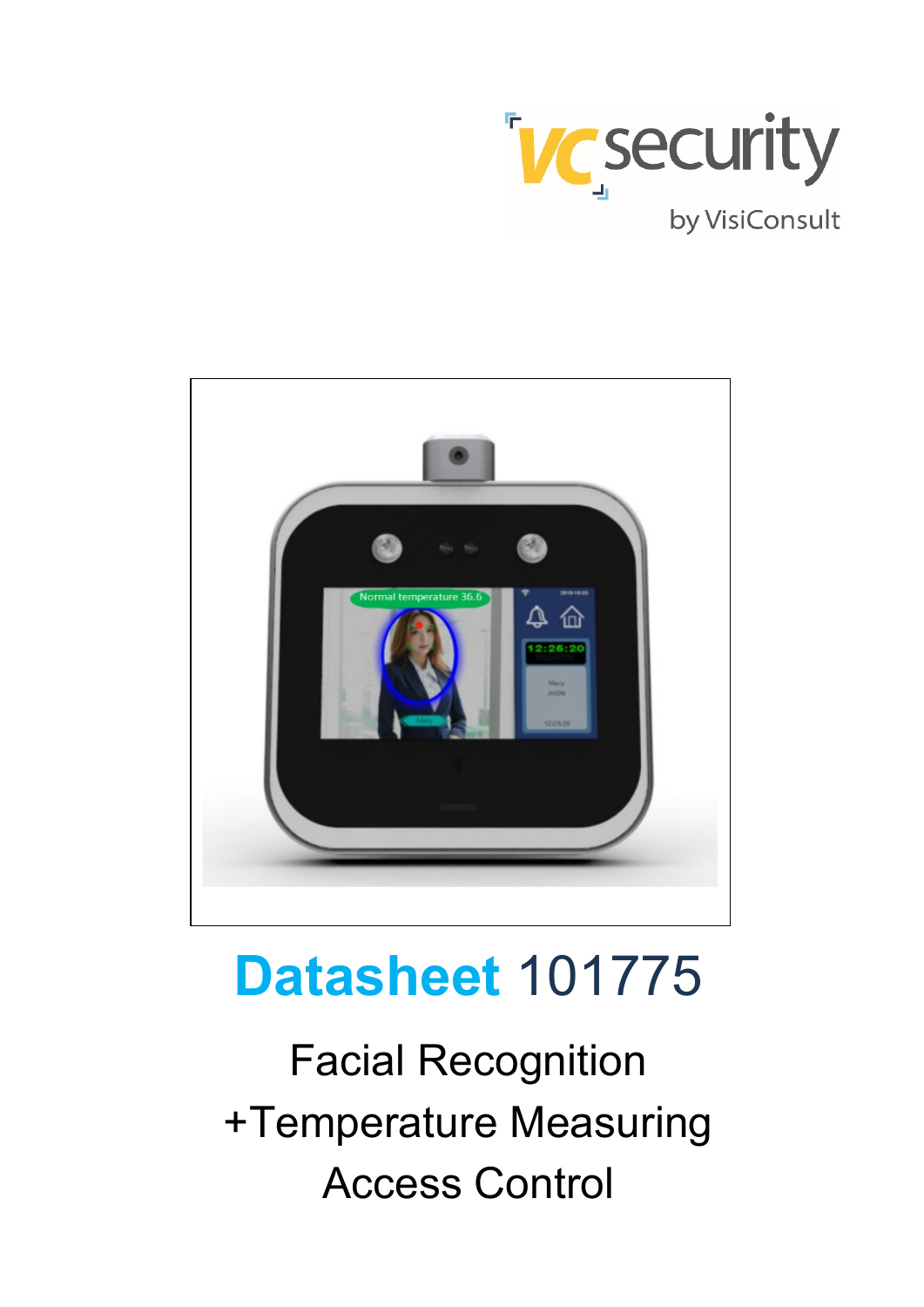#### **Non-contact Body Temperature Measuring and Facial Recognition Access control for epidemic prediction and control**

AI biometric technology that uses an infrared sensor to measure and record the body temperature in real time based on the facial feature information of the person. This device is based on a multi-task cascaded convolutional neural network face algorithm. Technology to effectively extract, identify and compare human facial features, support face recognition when wearing a mask and measure body temperature.

**One of the main symptoms of a viral infection is an abnormal body temperature. The normal body temperature ranges from 36.5 ° C to 37 °C and if it exceeds 37.3 °C, it is a true pathological fever.**

#### **Specifications**

- 5.0 inch capacitive touch screen 854 \* 480
- **Fast Temperature Detection**: non-contact body surface temperature measurement within 1 second, which avoids cross infection
- Accuracy:  $\pm 0.3 \sim 0.5^{\circ}$ C
- Valid Distance: 0.3-0.5m
- **Voice Alarm for Abnormal Temperature Cases**
- Ambient temperature: -20 $^{\circ}$ C ~ 65 $^{\circ}$ C
- Temperature sensor measure range:  $-40^{\circ}$ C ~ 85 $^{\circ}$ C
- Facial + Temperature verification to reject abnormal access
- Technology platform: LINUX intelligent operating system
- Dynamic face recognition verification, password verification, face + password verification, (customizable ID/IC card)
- Running memory: 4GBit DDR3, storage capacity 32GBit.
- Face recognition accuracy better than 99%
- Embedded & integrated design
- Collection, detection, comparison and living judgement on one device
- Support output 485 and Wiegand signals: can be seamlessly connected with various access controllers, supports WG26, WG34

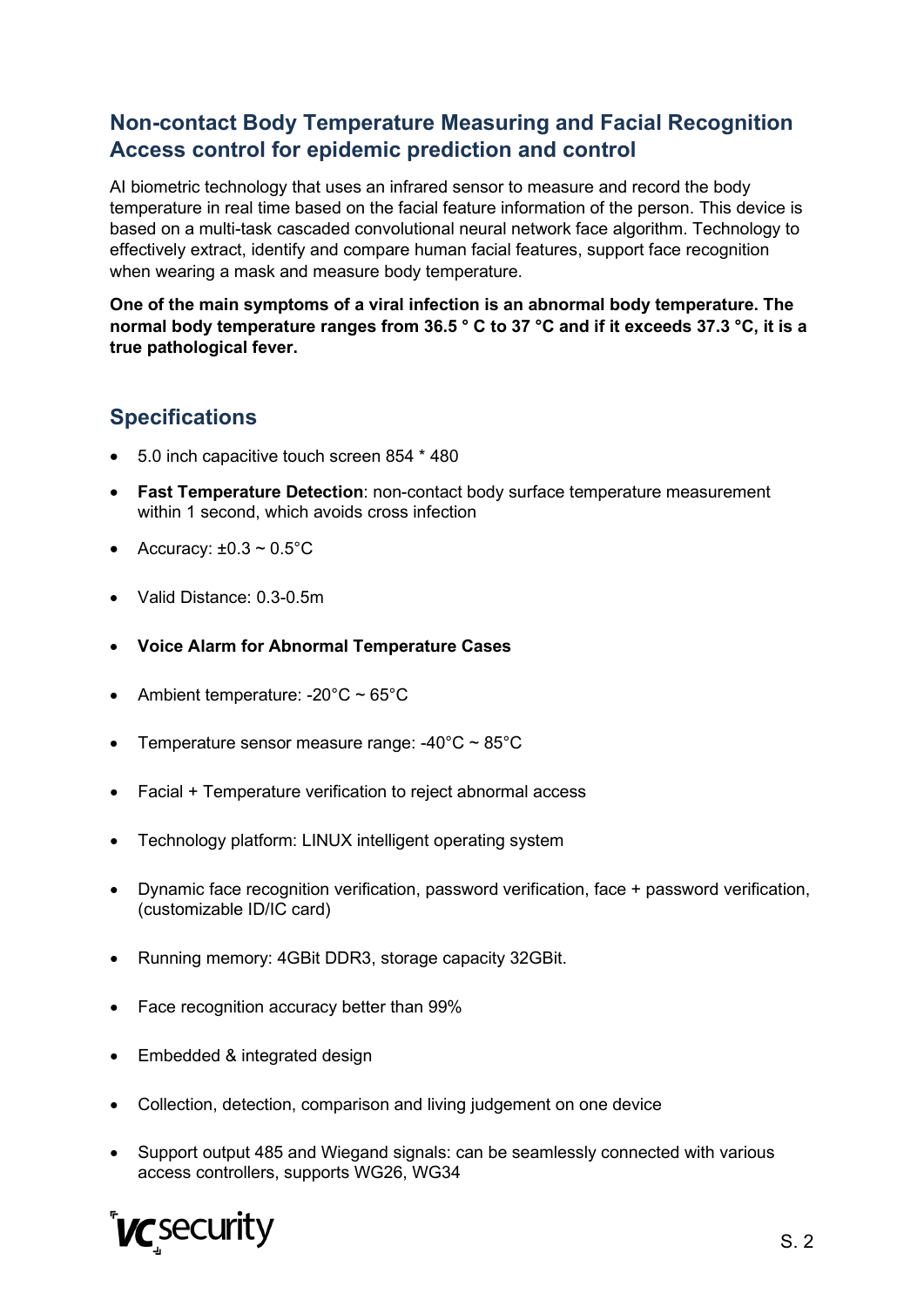- Automatic adaptation to light environment
- Face storage: 3,000 faces, 1 million records
- Support extended 1:1 witness identification, 1:n face recognition
- Face recognition speed: 0.2 seconds
- Flexible way to import face templates, supports single / batch image file import and realtime capture of registered faces
- It can run offline in the disconnected mode without relying on computer control.
- Visible light + infrared light binocular live detection and recognition to prevent fraud on mobile phone photos and videos
- Supports online photo import or photo registration, face registration directly on the touch screen, U-disk import photo registration face
- Supports wearing a face mask during face registration
- Multiple authentication modes: face, password, card (optional) and other modes
- Powerful access control functions and access control input and output interfaces
- Conventional temperature measurement mode: register even when wearing a mask, open the door when the temperature is normal and do not open the door if the limit is exceeded.
- **The temperature measurement function can be turned off if the epidemic ends,** the sensor can then be used for dynamic face access control attendance
- Alarm temperature can be customized
- Voice prompt "normal body temperature" when body temperature is normal, voice "abnormal body temperature abnormality" when body temperature is abnormal

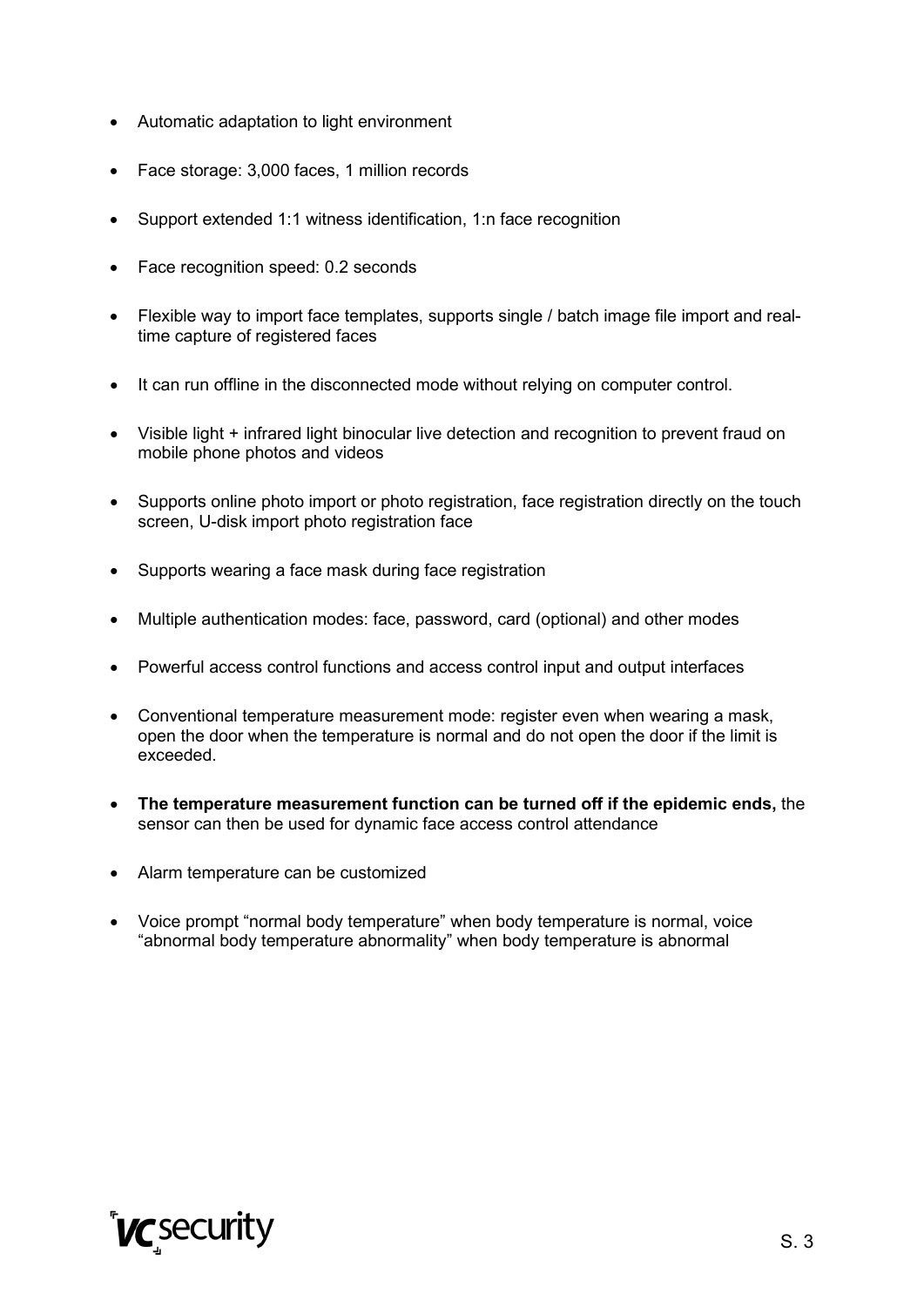### **Access control installation wiring diagram**



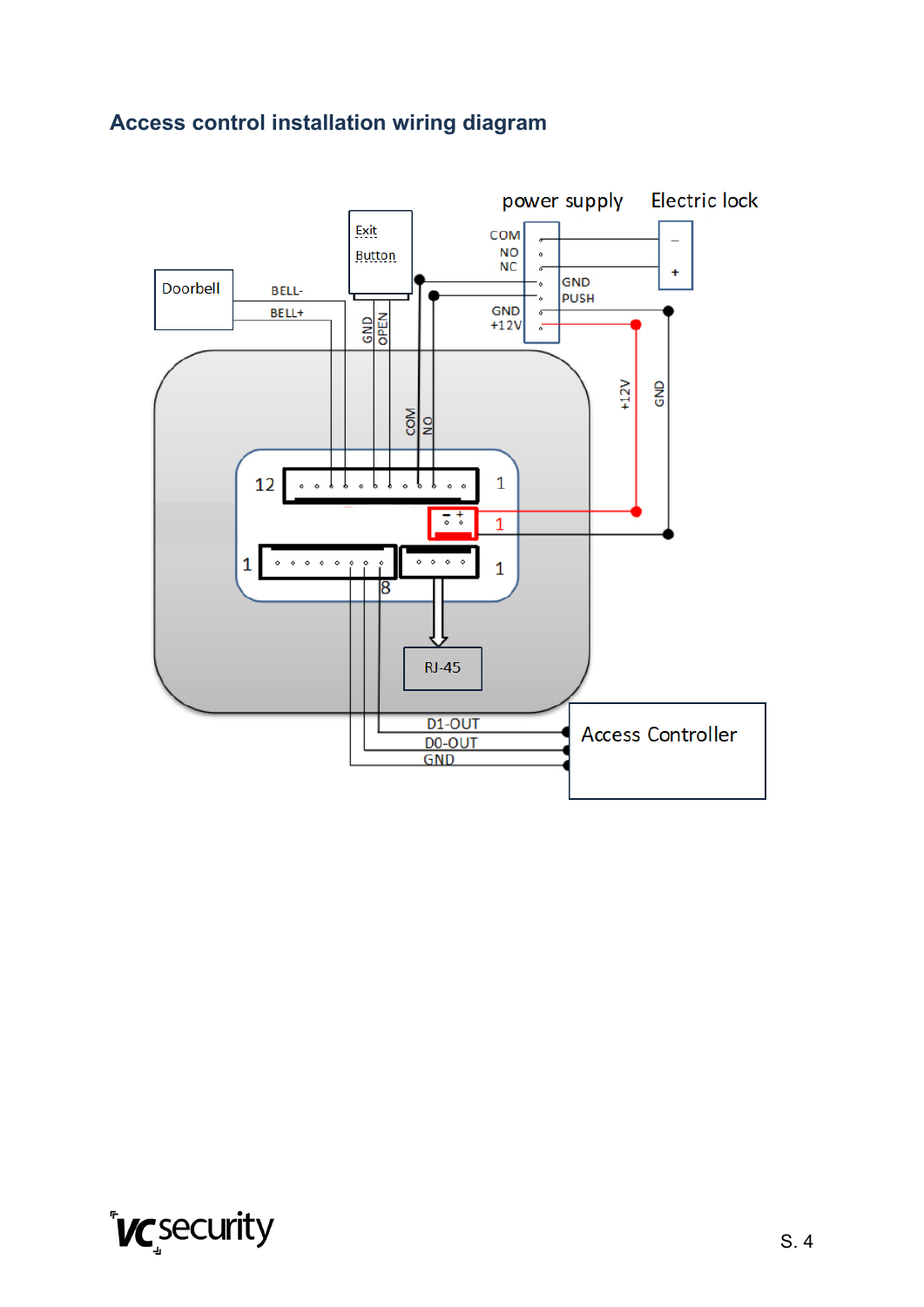### **Application**

Fast Temperature Screening in public places: supermarkets, schools, offices, parks, shopping malls, etc.

### Wall hanging stand



## Desktop stand